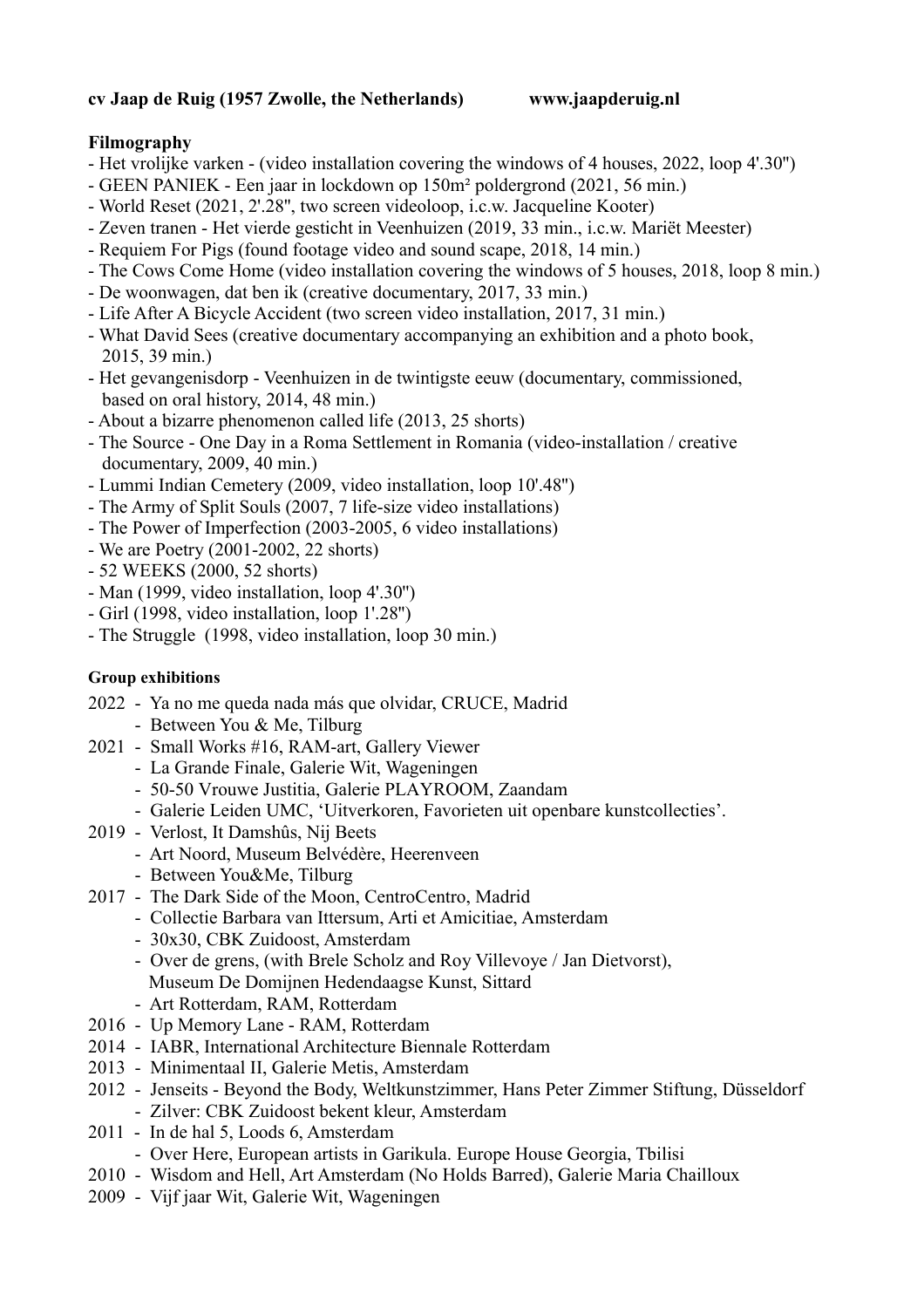- Small Works, RAM, Rotterdam
- In de hal 3, Loods 6, Amsterdam
- RAM, Rotterdam
- Minimentaal, Galerie Maria Chailloux, Amsterdam
- 2008 In de hal 2, Loods 6, Amsterdam
	- Video Festival Udensgabali, NOASS, Riga, Latvia
	- Art Amsterdam (solo-presentation)
- 2007 In de hal 1, Loods 6, Amsterdam
	- [Label]betes, Musee des Confluences, Lyon, France
	- Dancing Bear Collection, FOAM, Museum of Photography Amsterdam
	- W 139 / basement, Amsterdam
- 2006 RAM, Rotterdam
	- Eastern Alliance, National Museum of Contemporary Art, Bucharest, Romania
	- Eastern Alliance, Center for Contemporary Art (KSA), Chisinau, Rep. Moldova
	- Sub-Urban Video Lounge, Rotterdam
	- Cineview, De Fabriek, Eindhoven
	- Convoi Exceptionnel, Galerie Maria Chailloux, Amsterdam
	- City of Insects, Galerie Wit, Wageningen, Holland
	- Paysages en travaux, Galerie Parisud, Cachan, France
- 2005 Video Festival Udensgabali, NOASS, Riga, Latvia
- 2004 De Fabriek, Eindhoven, Holland
- 2003 MAD'03, Microespacios, Madrid
- Not Fair, Las Palmas, Rotterdam
- 2002 New Art, Barcelona
	- Art Rotterdam, Holland
- 2001 Monitoring. New-media-installations in the Kulturbahnhof, 18. Dokumentarfilm- und Videofest, Kassel, Germany
	- Te mooi om waar te zijn, St. Michielsgestel, Holland
- 2000 Paris Photo, Paris
	- Vrijplaats, De Veemvloer, Amsterdam
	- KunstRAI / ART-Amsterdam
- 1999 Paris Photo, Paris
	- Formule 2 / Magiorama, Groningen
- 1998 Ideas of nature 7, Het Nieuwe Podium, Amsterdam
- 1997 KunstRAI / ART-Amsterdam (solo presentation)
- 1996 de Annex\*, Amsterdam

#### **Solo exhibitions**

- 2022 Studio BloemDwars and video installation at the Bloemgracht, Amsterdam
- 2021 Museum Belvédère, videokabinet, Heerenveen
- 2019 Ayuntamiento, Periana, Spain
- 2018 Studio BloemDwars, Amsterdam
- 2015 Galerie Artemisia, Leeuwarden
	- Galerie Philip Elchers, Groningen
- 2011 Come Back, de Vishal, Haarlem (with Alet Pilon)
- 2007 Spliid versus Spliid, RAM, Rotterdam
- 2006 Sofia City Art Gallery (Museum SGHG), Sofia, Bulgaria
	- Museum of Contemporary Art, Skopje, Macedonia
	- Linnagalerii, Tallinn, Estonia
	- Dierbaar (co-exhibition with Alet Pilon), Rijksuniversiteit Groningen
	- NOASS culture & arts center, Riga, Latvia
	- Galerie Philip Elchers, Groningen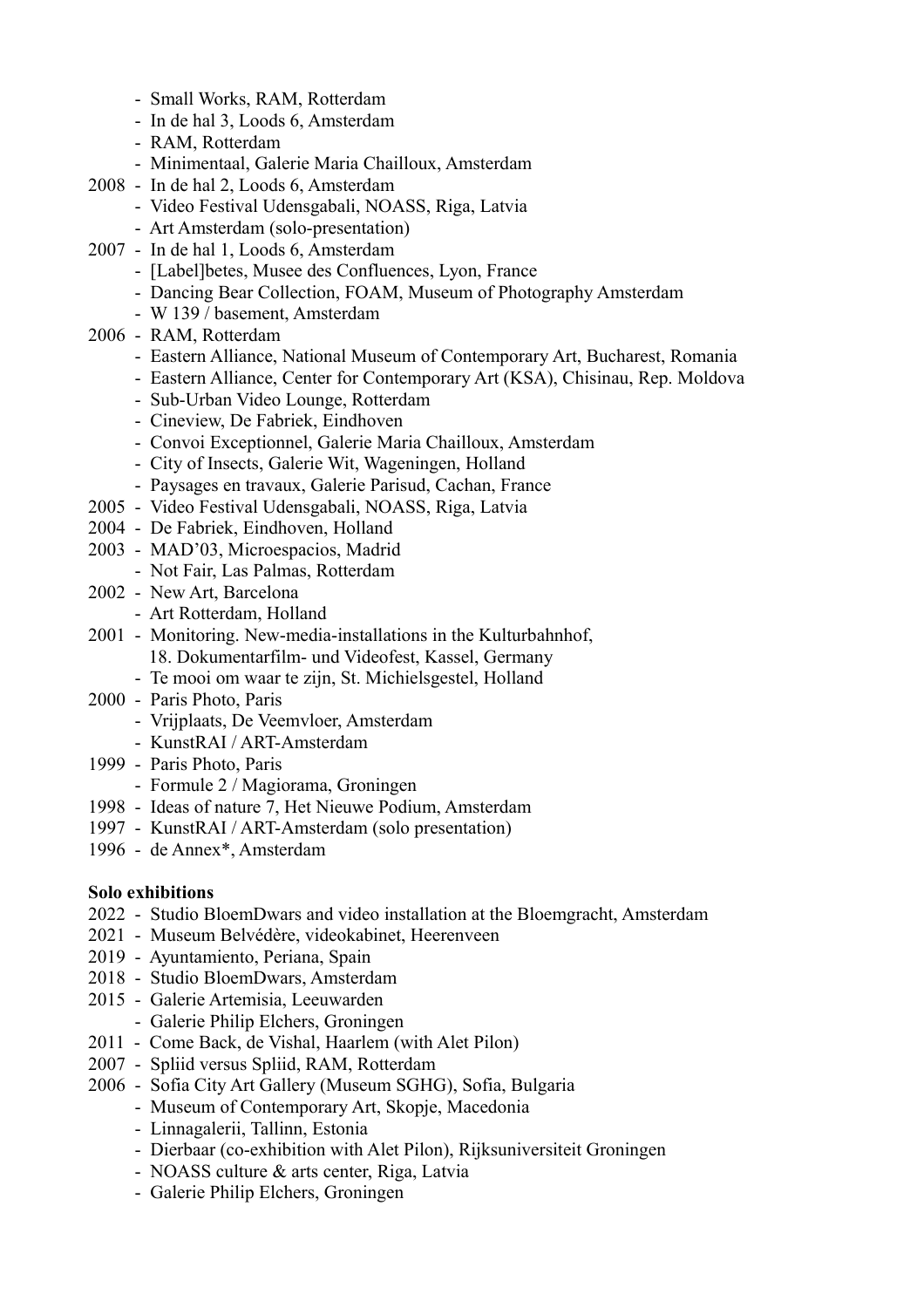- 2005 Otto Nagel Galerie, Berlin
- 2002 Galerie Maria Chailloux, Amsterdam
	- De Beeldbank, Eindhoven
- 2001 Galerie Maria Chailloux, Amsterdam
- 2000 De Watertoren, Aalsmeer
- 1999 CRUCE, Madrid
	- Natuurmuseum, Groningen
- 1998 Galerie Maria Chailloux, Amsterdam
- 1996 Galerie Maria Chailloux, Amsterdam
- 1994 Galerie Maria Chailloux, Amsterdam
	- Museum Gerardus van der Leeuw, Groningen

### **Video & Film screenings**

- 2020 Mostra Internacional de Cine Etnogràfic, Barcelona
- 2019 CAC Málaga, Spain
	- Ayuntamiento, Periana, Spain
	- De Brinkhof, Norg
	- Koepelkerk, Gevangenisdorp Veenhuizen
- 2018 Boom Chicago, Amsterdam
	- Brefest, Brezovica, Kosovo
		- Festival Veenhuizen
- 2016 Sydney World Film Festival
- 2015 Between You&Me, Tilburg
	- Galerie Artemisia, Leeuwarden
	- Naked Lunch, Bibliotheek, Groningen
	- Gipsy Filmspecial, Tilburg
	- Podium TV
- 2014 Noordelijk Film Festival, Leeuwarden
	- RTV Drenthe
	- Nationaal Gevangenismuseum, Veenhuizen
- 2013 Between You&Me, Tilburg
	- Kunsttraject, Amsterdam
	- Douarnenez Film Festival, France
- 2011 Transilvania International Film Festival, Cluj, Romania
	- Rolling Film Festival, Pristina, Kosovo
	- Galerie Maria Chailloux, Amsterdam
- 2010 FIPA, Biarritz, France
	- Mezrab / Art Cage, Amsterdam
	- Fest i Nova, International Festival of Contemporary Art, Georgia
	- Filmfoyer, Tilburg
- 2009 Les Ecrans Documentaires, Arcueil, France
	- New York Gypsy Film Festival
	- Nederlands Film Festival, Utrecht
	- Festival Hors Pistes, Centre Pompidou, Paris
	- International Film Festival Rotterdam
	- Galerie Wit, Wageningen
	- Vidéos en Bourgogne, Hôtel de Ville, Seurre, France
	- Observations, RAM, Rotterdam
	- Sub Urban Video Lounge, Rotterdam
- 2008 Galerie Annette Huster, Paris
	- Galerie Wit, Wageningen
- 2007 Reb Brick Warehouse, Yokohama, Japan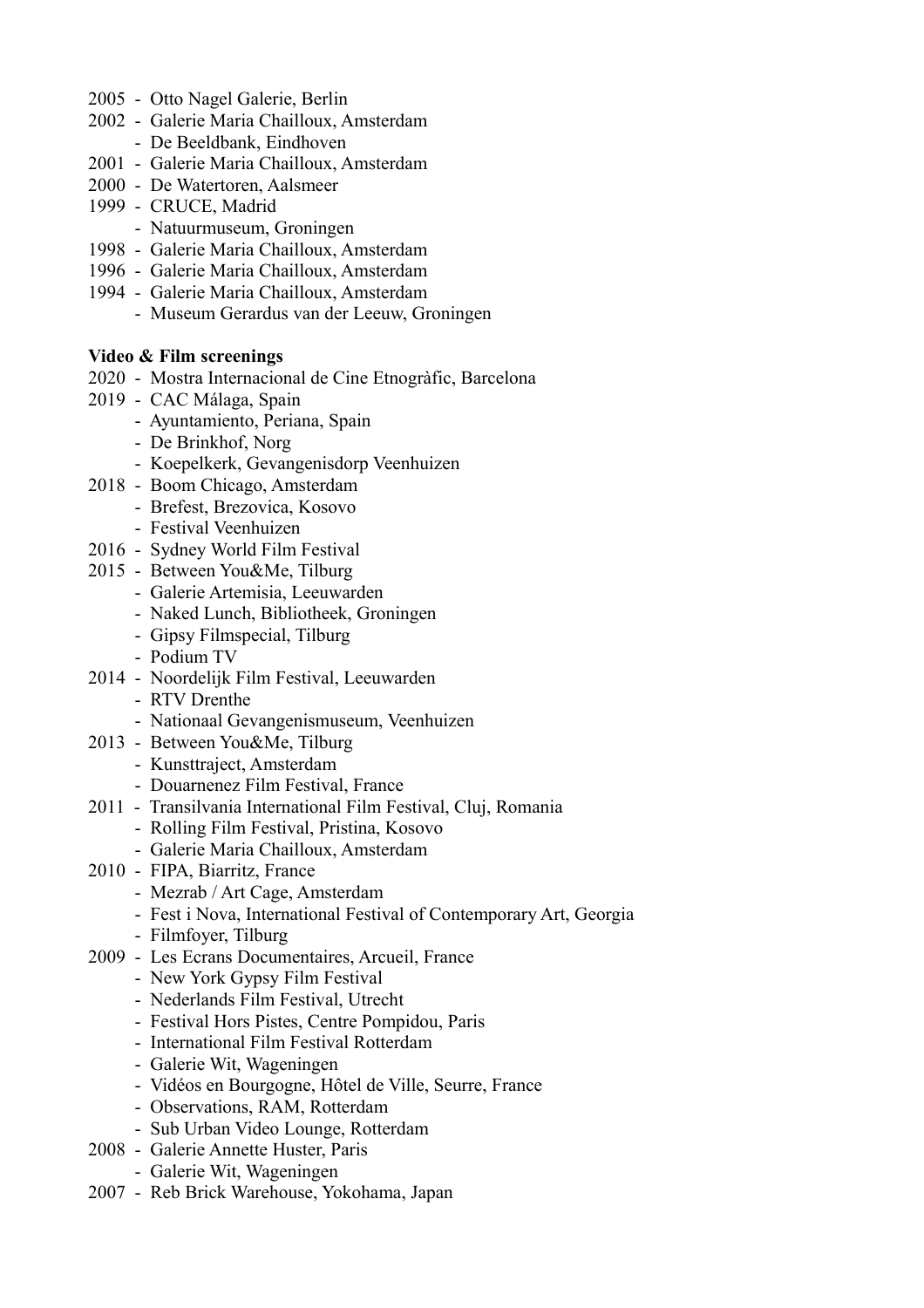- Le Lieu Unique, Nantes, France
- 2006 Patrickandredepuis1966, Galerie Annette Huster, Paris
- 2005 Res do Chao, Rio de Janeiro, Brasil
	- Door, Zoektocht naar het goud (looking for gold), Amsterdam
	- Floss/VHDG, Biotoop, Groningen, Holland
	- Lloyd Hotel De Culturele Ambassade, Amsterdam
- 2004 Monflanquin '5, Monflanquin, France
	- Le Lieu Unique, Nantes, France
	- Ecole Superieure d'arts, Lorient, France
	- Ecole Nationale Superieure des Beaux arts, Paris
	- Ecole Superieure des Beaux Arts, Mulhouse, France
	- N55 Fremtidens Kontor, Copenhagen
	- Fotografins Hus Skeppsholmen, Stockholm, Sweden
	- Galleria Jangva, Helsinki, Finland
	- Linnagalerii, Tallinn, Estonia
	- NOASS culture & arts center Videofestival Udensgabali, Riga, Latvia
	- Otto Nagel Galerie, Berlin, Germany
	- AoRTa Gallery, Chisinau, Moldova (2x)
	- CZKD (Center for Cultural Decontamination), Belgrade, Serbia
	- Hambara / The Granary Discussion Club 'Close-up', Sofia, Bulgaria
	- Institute of Contemporary Art / ATA center, Sofia, Bulgaria
	- City Museum, Skopje, Macedonia
	- Museo del Territorio, Alberobello, Italy
	- Galleria Maria Cilena, Milan, Italy
	- Chambre avec Vue, Saignon en Luberon, France
	- The Art Palace, Madrid, Spain
	- Galeria Zé dos Bois, Lisbon, Portugal
- 2003 Facultad de Bellas Artes de la Universidad Politécnica, Valencia, Spain
	- ArtBarcelona Ego Galerie Off-LOOP, Barcelona, Spain
	- ArtBarcelona CAC Can Felipa Off-LOOP, Barcelona, Spain
	- Ferme le Mazot (private), Taconnay, France
	- Atelier Eizo Sakata Activité chez l'habitant, Paris, France
	- E.N.S.C.I. / Les Ateliers Est-ce une bonne nouvelle, Paris, France
	- Huize Kamiel Vanhole (private), Kessel-Lo, Belgium
	- De Fabriek, Eindhoven
	- Loopse teepjes, De Fabriek, Eindhoven,
- 2002 Cine y casi cine, Museo Nacional Centro de Arte Reina Sofía, Madrid
	- De Fabriek, Eindhoven
	- 19. Kassel Dokumentar Film- und Videofest, Kassel, Germany
	- ARTE tv, Paris, France, seven videos in the monthly programme Die Nacht / La Nuit, broadcasted in 34 European countries.
- 2001 Citymuseum, Stockholm, Sweden
	- Loods 6, Amsterdam

#### **Awards**

- 2002 Premio New Art, Barcelona, Spain
- 1981 Winner Dutch National Tombstone Design Contest

# **Grants**

Fonds BKVB, Thuiskopie Fonds, Amsterdams Fonds voor de Kunst, VEVAM and others.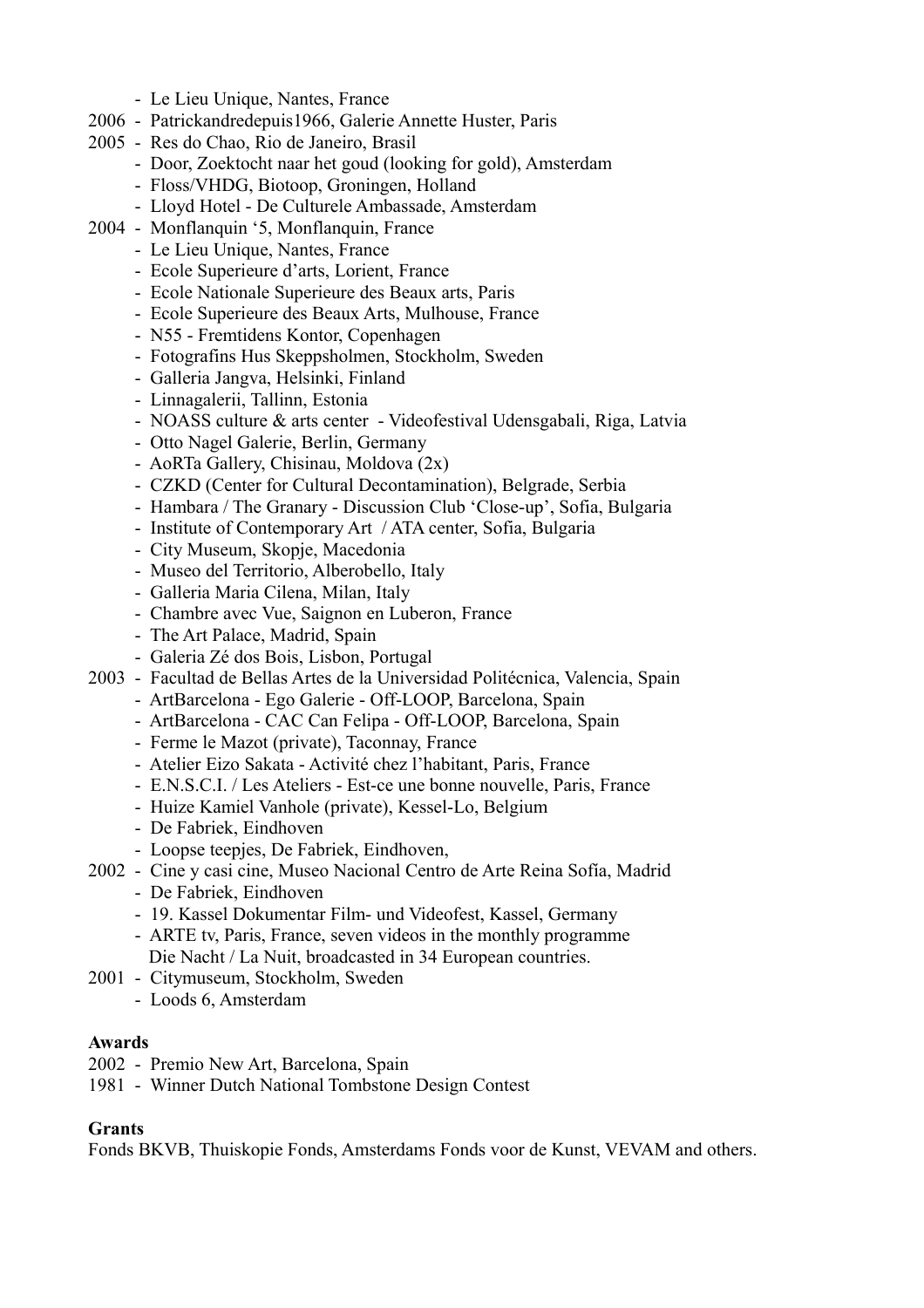#### **Work in the collection of**

Centro de Arte Contemporáneo (CAC), Malaga Dancing Bear Collection, New York Museu d'Art Contemporani de Barcelona (MACBA) Academisch Medisch Centrum, Amsterdam NOASS Art & Culture, Riga, Latvia Collectie Barbara van Ittersum Stichting Philip Elchers, Groningen Y. & M. Jurgens, Nijmegen Maria Chailloux, Amsterdam individual private collectors

#### **Own publications**

- 2018 EEN DIER / EEN MENS, monography, Uitgeverij Caprae
- 2015 What David Sees / Wat David ziet, i.c.w. David Vasile and Mariët Meester, publishing house Philip Elchers, Groningen
	- Kunnen wij nog iets veranderen aan het leven van David, NRC-Handelsblad, (photo's David Vasile, text Mariët Meester), May 22
- 2009 Een getto in het bos, NRC Handelsblad (photo's), text Mariët Meester, Jan 18
- 2005 Jaap de Ruig, visual art / beeldend werk, #5, 2003-2005, Philip Elchers
- 2004 Liever plezier dan prestige, BK-informatie, 2004-8
- 2002 Jaap de Ruig, beeldend werk / visual art, #4, 2001-2002, Philip Elchers
- 2000 Essay in Specialhaefte #36, N55, Kopenhagen, Denmark
- Jaap de Ruig, beeldend werk / visual art, #3, 1999-2000, Philip Elchers
- 1999 Cultuur als confrontatie, Brandende Kwesties, Vrij Nederland, oktober 2
- 1998 Jaap de Ruig, beeldend werk / visual art, # 2, 1997-1998, Philip Elchers
- 1996 Jaap de Ruig, beeldend werk / visual art, # 1, 1992-1996, Philip Elchers
- 1994 Kadavers, en ze leefde nog..., Publisher: Philip Elchers, Groningen, bibliophilic book in cooperation with Dutch writer Mariët Meester and designer Flip Ekkers
- 1986-2001 Documentary photo series for e.g. De Tijd, Vrij Nederland, De Volkskrant

# **The Press**

- Modderpoel aan de gracht, De Telegraaf, January 18, 2022
- Videoprojectie op de Bloemgracht, NRC, January 15, 2022
- Jan Pieter Ekker, Varkens in de Jordaan, Het Parool, January 15, 2022
- J. van der Hoek, Een natuurfilm als een teken van onze virustijd, KUNST-stukjes, Sept. 2, 2021
- Gitte Brugman, Natuur onverschillig over coronanieuws, Leeuwarder Courant, Aug. 25. 2021
- Eric Nederkoorn, Dagblad vh Noorden, Film over Veenhuizen van wankelend Beeldlijn is te zien op festival in Barcelona, Nov 11, 2020
- Corrie Gerritsen, het Parool, December 11, 2018
- Museum De Domijnen Hedendaagse Kunst, Sittard. *Over de grens*, catalogue 2017
- Peter Jansen, Woonwagen in een woonwagen, De Limburger, March 3, 2017
- Gitte Brugman, Fotoboek van een bijzondere vriendschap, Leeuwarder Courant and Dagblad van het Noorden, May 23, 2015
- Jan Theun van Rees, Beeld (GKf), 2012 #1
- Anne Berk, Beelden Magazine, 2012 #2
- Tineke Reijnders, AMC-Magazine, November 2011
- Dirk Limburg, NRC-Handelsblad, May 27, 2010
- Paola van de Velde, Kunstenaar bij indiaantjes aan het spit, De Telegraaf, Nov. 27, 2007
- Machteld Leij, Spookmussen beschermen roerloze kunstenaar, NRC-Handelsblad, November 16, 2007
- Diana Ilonova, interview in Kultura, Bulgaria, September 29, 2006